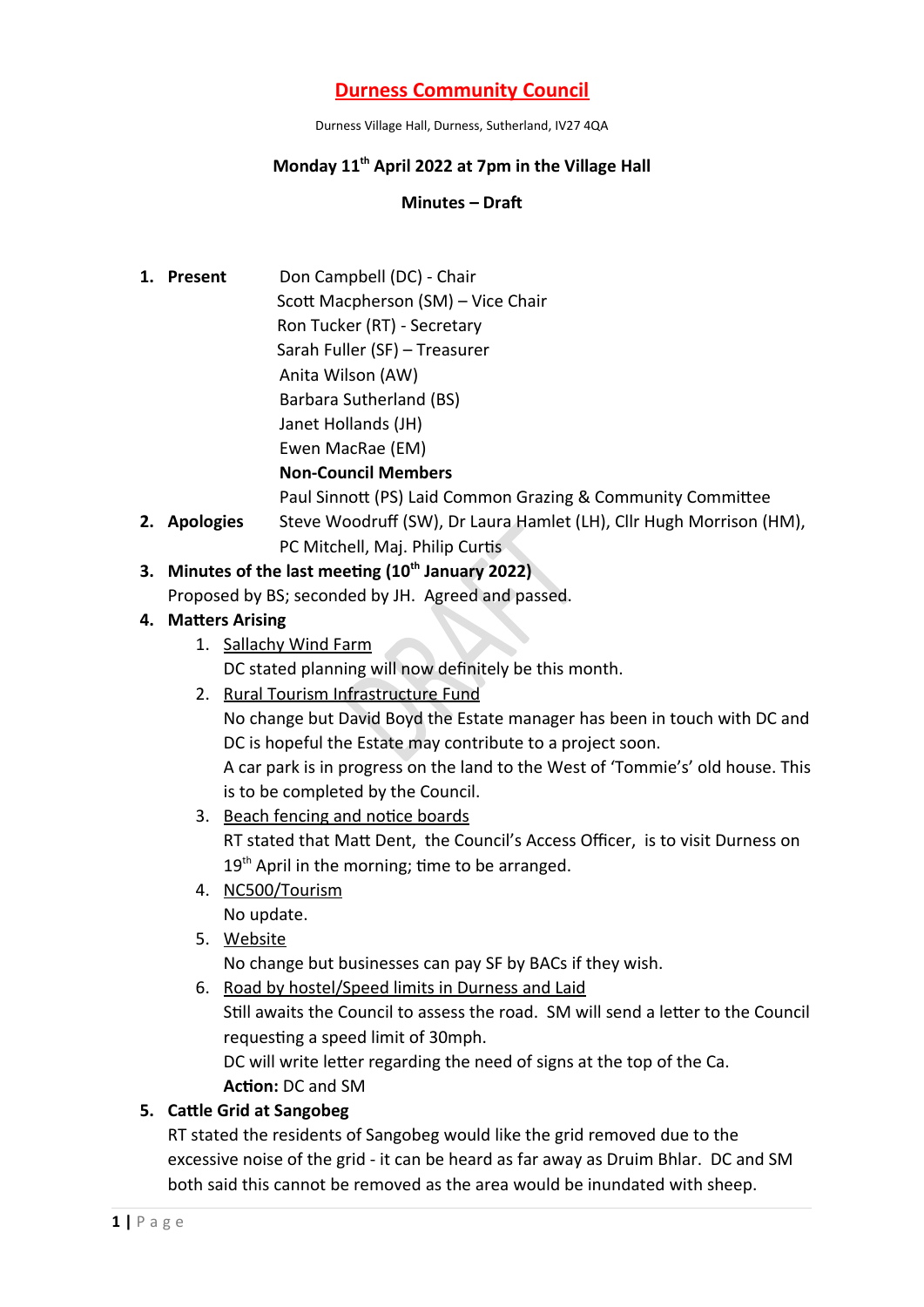## **6. Wildland Report**

RT stated the Tim Kirkwood would like to hear some feedback to his report 'Engaging with the Communities – Wildland Limited Engagement Plan'. RT asked for feedback by email, and he will respond to Tim.

**Action**: RT

**7. MOD**

No update.

**8. NHS**

AW had a meeting with the 'Near Me' team. This is a project to enable people in remote areas to consult specialists regarding their problems via the internet. Patients can attend the local surgery who will provide a room and equipment in order to do this.

RT will post the notice and ask SW to put it on the Website.

**Action**: RT and SW

**9. Police**

No update. RT was asked to get in touch with the local Inspector for an update. It is stressed that all **non-active crime** should be reported to the Police by calling **101**.

**Action**: RT

## **10. Reports**

1. Durness Community Group

RT reported that the lease has been granted for the whole field for a new playground.

2. Geopark

DC will forward their latest newsletter.

3. Treasurer

SF reported that the ACTUAL balance as of today is £3,922.55

4. Northwest2045

Nothing to report.

### **11. Highland Council**

No update.

## **12. Planning**

- 1. The planning application for Land At Cnoc Garbh 71 Lerin Durness Lairg IV27 4QB was discussed with EM present. RT disputed the letter that DC had written to the Council before the meeting. DC stated he had carried out a vote by email. A new vote was taken with EM not voting. The vote was four to one in favour of the planning application.
- 2. Extra burger van at Caberfeidh: after discussion no objection was raised at this time.
- 3. Balnakeil Farm: no objection.
- 4. Hope Cottage: this is in the Tongue area. RT to raise the issue with the Ward manager. Action: RT

## **13. Any other business**

- **1.** Landlord signs: DC is liaising with David Boyd the Estate Factor.
- **2.** DC reported that there is a collaboration of Scourie, KLB and Durness to obtain better representation. This group is chaired by Phil Tomalin the Ward Manager. Durness will be represented by DC and Neil Fuller, Chair of the Durness Community Group.
- **3.** Another grouping is by six Community Councils across the Highland.